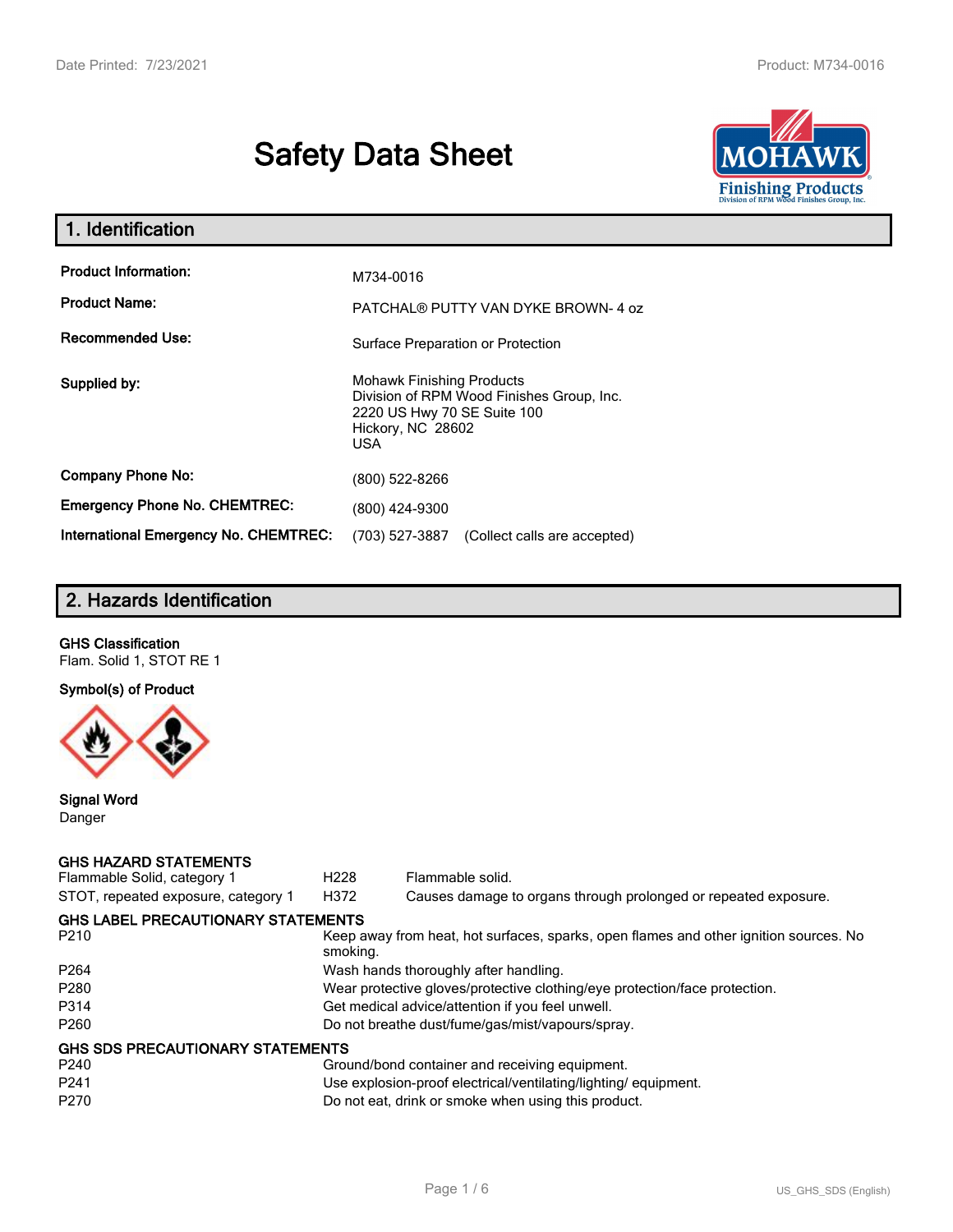# **3. Composition/Information on ingredients**

| <b>Chemical Name</b>            | CAS-No.    | Wt. %      | <b>GHS Symbols</b> | <b>GHS Statements</b> |
|---------------------------------|------------|------------|--------------------|-----------------------|
| crystalline silica              | 14808-60-7 | 40-55      | No Information     | No Information        |
| aliphatic petroleum distillates | 64742-88-7 | $10 - 25$  | GHS07-GHS08        | H304-332-372          |
| modified complex hydrocarbon    | 64742-60-5 | 10-25      | GHS07              | H332                  |
| aliphatic petroleum distillates | 64742-47-8 | $2.5 - 10$ | GHS07-GHS08        | H304-332              |
| mixed glycercides               | 68308-54-3 | $2.5 - 10$ | No Information     | No Information        |
| polyethylene wax                | 8002-74-2  | $2.5 - 10$ | GHS07              | H332                  |

The exact percentage (concentration) of ingredients is being withheld as a trade secret.

The text for GHS Hazard Statements shown above (if any) is given in the "Other information" Section.

# **4. First-aid Measures**



FIRST AID - EYE CONTACT: IF IN EYES: Rinse cautiously with water for several minutes. Remove contact lenses, if present and easy to do. Continue rinsing. If eye irritation persists: Get medical advice/attention.

FIRST AID - SKIN CONTACT: IF ON SKIN: Gently wash with plenty of Soap and Water. If skin irritation occurs: Get medical advice/ attention.

FIRST AID - INGESTION: IF SWALLOWED: rinse mouth. Do NOT induce vomiting. IF exposed or if you feel unwell: Call a POISON CENTER or doctor/physician.

FIRST AID - INHALATION: IF INHALED: If breathing is difficult, remove victim to fresh air and keep at rest in a position comfortable for breathing. IF exposed or if you feel unwell: Call a POISON CENTER or doctor/physician.

# **5. Fire-fighting Measures**

**SPECIAL FIREFIGHTING PROCEDURES:** Evacuate all persons from the fire area to a safe location. Move non-burning material, as feasible, to a safe location as soon as possible. Fire fighters should be protected from potential explosion hazards while extinguishing the fire. Wear self-contained breathing apparatus (SCBA) and full fire-fighting protective clothing. Thoroughly decontaminate all protective equipment after use. Containers of this material may build up pressure if exposed to heat (fire). Use water spray to cool fire-exposed containers. Use water spray to disperse vapors if a spill or leak has not ignited. This precaution will help prevent the accumulation of an explosive vapor-air mixture after the initial fire is extinguished.

**FIREFIGHTING EQUIPMENT:** This is a NFPA/OSHA flammable solid. Follow NFPA 400, Chapters 5 and 13 for fire protection and fire suppression. Use a dry chemical, carbon dioxide, or similar ABC fire extinguisher for incipient fires. Water may be used to cool and prevent rupture of containers that are exposed to heat from fire.

# **6. Accidental Release Measures**

#### **ENVIRONMENTAL MEASURES:** No Information

**STEPS TO BE TAKEN IN CASE MATERIAL IS RELEASED OR SPILLED:** Follow personal protective equipment recommendations found in Section VIII. Personal protective equipment needs must be evaluated based on information provided on this sheet and the special circumstances created by the spill including; the material spilled, the quantity of the spill, the area in which the spill occurred, and the training and the expertise of employees in the area responding to the spill. Never exceed any occupational exposure limits. Shut off ignition sources; including electrical equipment and flames. Do not allow smoking in the area. Do not allow the spilled product to enter public drainage system or open waterways.

## **7. Handling and Storage**



**HANDLING:** Avoid inhalation and contact with eyes, skin, and clothing. Wash hands thoroughly after handling and before eating or drinking. In keeping with safe handling practices, avoid ignition sources (smoking, flames, pilot lights, electrical sparks); ground and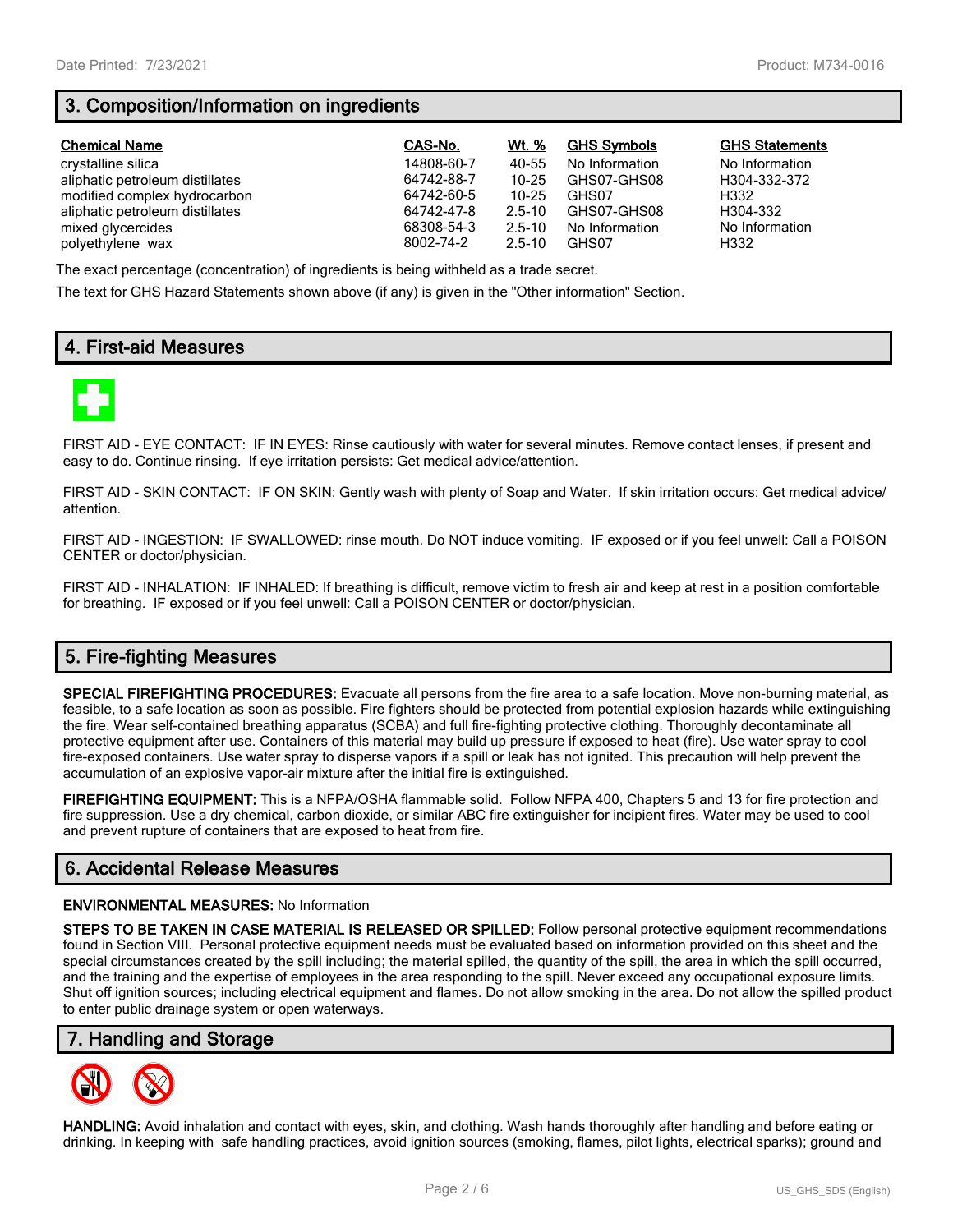bond containers when transferring the material to prevent static electricity sparks that could ignite vapor and use spark proof tools and explosion proof equipment. Empty containers may retain product residue or vapor. Do not pressurize, cut, weld, braze, solder, drill, grind, or expose container to heat, flame, sparks, static electricity, or other sources of ignition. Any of these actions can potentially cause an explosion that may lead to injury.

**STORAGE:** Keep containers closed when not in use. Store in cool well ventilated space away from incompatible materials.

### **8. Exposure Controls/Personal Protection**

| Ingredients with Occupational Exposure Limits<br><b>Chemical Name</b> | <b>ACGIH TLV-TWA</b>    | <b>ACGIH-TLV STEL</b> | <b>OSHA PEL-TWA</b> | <b>OSHA PEL-CEILING</b> |
|-----------------------------------------------------------------------|-------------------------|-----------------------|---------------------|-------------------------|
| crystalline silica                                                    | $0.025 \,\mathrm{mg/m}$ | N.D.                  | $50 \mu q/m3$       | N.D.                    |
| aliphatic petroleum distillates                                       | N.D.                    | N.D.                  | N.D.                | N.D.                    |
| modified complex hydrocarbon                                          | N.D.                    | N.D.                  | N.D.                | N.D.                    |
| aliphatic petroleum distillates                                       | N.D.                    | N.D.                  | N.D.                | N.D.                    |
| mixed glycercides                                                     | N.D.                    | N.D.                  | N.D.                | N.D.                    |
| polyethylene wax                                                      | $2$ mg/m $3$            | N.D.                  | N.D.                | N.D.                    |

**Further Advice: MEL = Maximum Exposure Limit OES = Occupational Exposure Standard SUP = Supplier's Recommendation Sk = Skin Sensitizer N.E. = Not Established N.D. = Not Determined**

#### **Personal Protection**



**RESPIRATORY PROTECTION:** In case of insufficient ventilation wear suitable respiratory equipment.

**SKIN PROTECTION:** Wear chemical resistant footwear and clothing such as gloves, an apron or a whole body suit as appropriate.



**EYE PROTECTION:** Safety glasses



**OTHER PROTECTIVE EQUIPMENT:** No Information



**HYGIENIC PRACTICES:** It is good practice to avoid contact with the product and/or its vapors, mists or dust by using appropriate protective measures. Wash thoroughly after handling and before eating or drinking.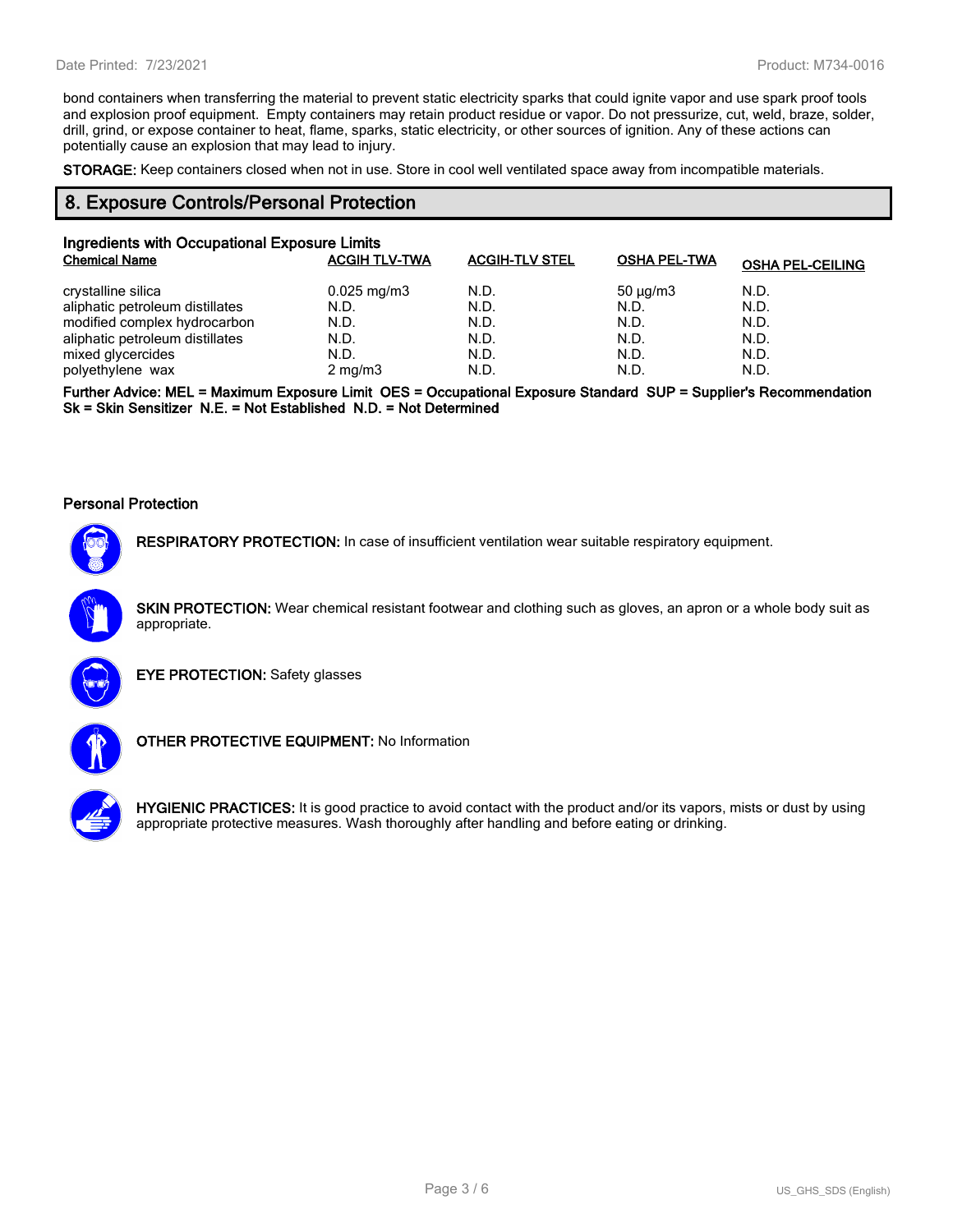**N.I. = No Information**

# **9. Physical and Chemical Properties**

| Appearance:                    | Solid                      | <b>Physical State:</b>                      | <b>SOLID</b>   |
|--------------------------------|----------------------------|---------------------------------------------|----------------|
| Odor:                          | Oily Hydrocarbon           | <b>Odor Threshold:</b>                      | Not determined |
| Density, g/cm3:                | 1.210                      | pH:                                         | Not determined |
| Freeze Point, °F:              | Not determined             | <b>Viscosity:</b>                           | Not determined |
| <b>Solubility in Water:</b>    | Not determined             | Partition Coefficient, n-octanol/<br>water: | Not determined |
| Decomposition temperature, °F: | Not determined             | <b>Explosive Limits, %:</b>                 | Not determined |
| Boiling Range, °F:             | Not determined             | Flash Point, °F:                            | 120 °F         |
| Combustibility:                | <b>Supports Combustion</b> | Auto-Ignition Temperature, °F:              | Not determined |
| <b>Evaporation Rate:</b>       | Faster than Diethyl Ether  | Vapor Pressure, mmHq:                       | Not determined |
| <b>Vapor Density:</b>          | Not determined             |                                             |                |

# **10. Stability and reactivity**

**STABILITY:** Stable under normal conditions.

**CONDITIONS TO AVOID:** Heat, flames and sparks.

**INCOMPATIBILITY:** Acids, Bases, Oxidizing agents

**HAZARDOUS DECOMPOSITION PRODUCTS:** Not determined.

## **11. Toxicological information**

**Practical Experiences**

**EMERGENCY OVERVIEW:** No Information

**EFFECT OF OVEREXPOSURE - EYE CONTACT:** No Information

**EFFECT OF OVEREXPOSURE - INGESTION:** No Information

**EFFECT OF OVEREXPOSURE - INHALATION:** No Information

**EFFECT OF OVEREXPOSURE - SKIN CONTACT:** No Information

**CARCINOGENICITY:** No Information

**PRIMARY ROUTE(S) OF ENTRY:**

#### **Acute Toxicity Values The acute effects of this product have not been tested. Data on individual components are tabulated below**

| CAS-No.    | <b>Chemical Name</b>            | Oral LD50       | Dermal LD50                     | Vapor LC50   |
|------------|---------------------------------|-----------------|---------------------------------|--------------|
| 14808-60-7 | crystalline silica              | >5000 mg/kg     | >5000 mg/kg                     | >20 mg/l Rat |
| 64742-88-7 | aliphatic petroleum distillates | >5000 mg/kg Rat | >3000 mg/kg Rabbit >13 mg/L Rat |              |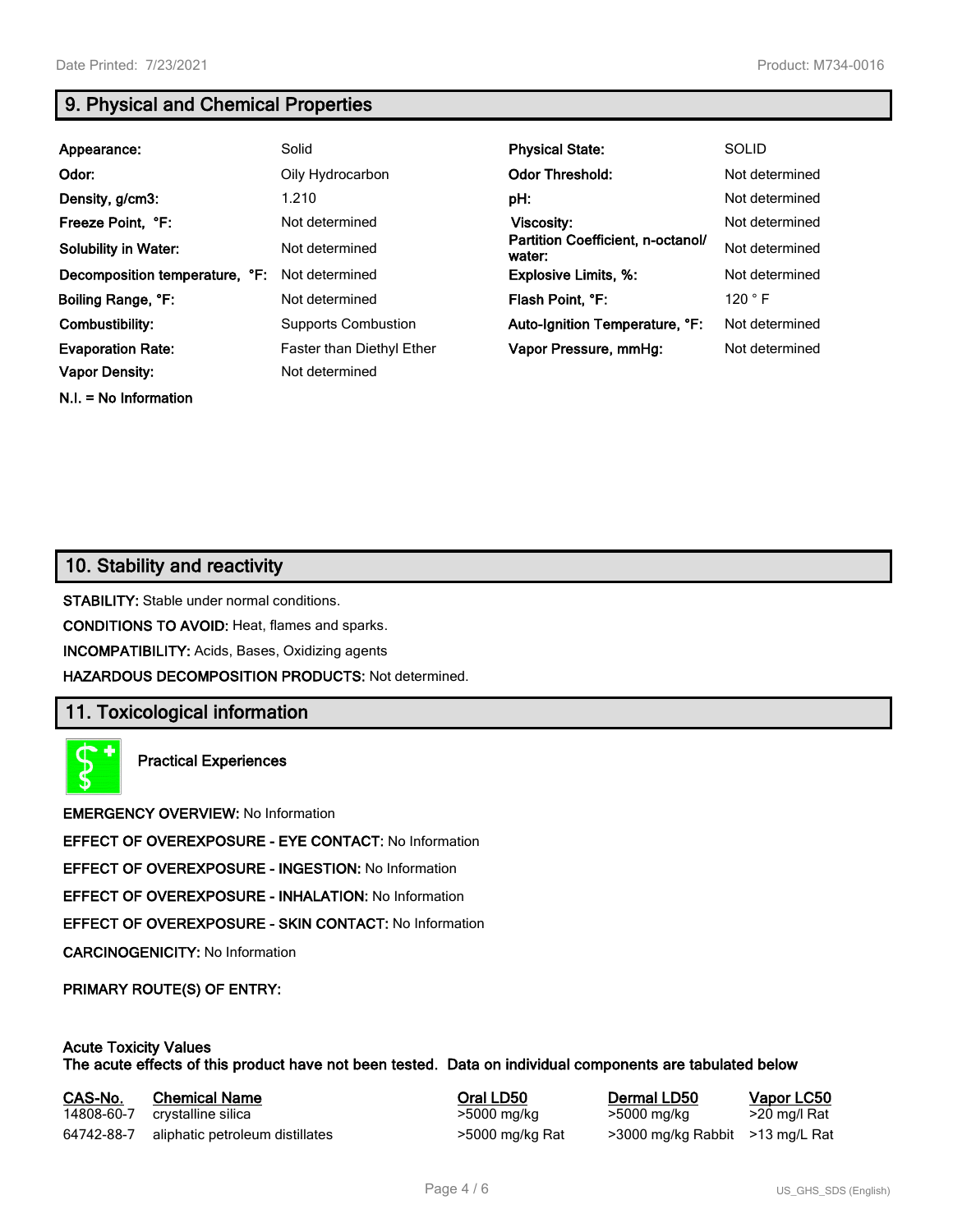64742-60-5 modified complex hydrocarbon >5000 mg/kg Rat >3600 mg/kg Rabbit >20 64742-47-8 aliphatic petroleum distillates >5000 mg/kg Rat >2000 mg/kg Rabbit >13 mg/L Rat 68308-54-3 mixed glycercides  $>5001$   $>5001$   $>5001$   $>20.1$ 8002-74-2 polyethylene wax >3750 mg/kg Rat >3600 mg/kg Rabbit >14 mg/l

| >5000 mg/kg Rat |
|-----------------|
| >5000 mg/kg Rat |
| >5001           |
| >3750 mg/kg Rat |

#### **N.I. = No Information**

## **12. Ecological information**

**ECOLOGICAL INFORMATION:** Ecological evaluation of this material has not been performed; however, do not allow the product to be released to the environment without governmental approval/permits.

# **13. Disposal Information**

**Product**



**DISPOSAL METHOD:** Waste from this material may be a listed and/or characteristic hazardous waste. Dispose of material, contaminated absorbent, container and unused contents in accordance with local, state, and federal regulations.

**STEPS TO BE TAKEN IN CASE MATERIAL IS RELEASED OR SPILLED:** Follow personal protective equipment recommendations found in Section VIII. Personal protective equipment needs must be evaluated based on information provided on this sheet and the special circumstances created by the spill including; the material spilled, the quantity of the spill, the area in which the spill occurred, and the training and the expertise of employees in the area responding to the spill. Never exceed any occupational exposure limits. Shut off ignition sources; including electrical equipment and flames. Do not allow smoking in the area. Do not allow the spilled product to enter public drainage system or open waterways.

# **14. Transport Information**

**SPECIAL TRANSPORT PRECAUTIONS:** No Information

**DOT:** NOT RESTRICTED

**IATA:** NOT RESTRICTED

**IMDG:** NOT RESTRICTED

# **15. Regulatory Information**

## **U.S. Federal Regulations:**

#### **CERCLA - SARA Hazard Category**

This product has been reviewed according to the EPA 'Hazard Categories' promulgated under Sections 311 and 312 of the Superfund Amendment and Reauthorization Act of 1986 (SARA Title III) and is considered, under applicable definitions, to meet the following categories:

Fire Hazard, Chronic Health Hazard

#### **SARA SECTION 313**

This product contains the following substances subject to the reporting requirements of Section 313 of Title III of the Superfund Amendment and Reauthorization Act of 1986 and 40 CFR part 372:

No Sara 313 components exist in this product.